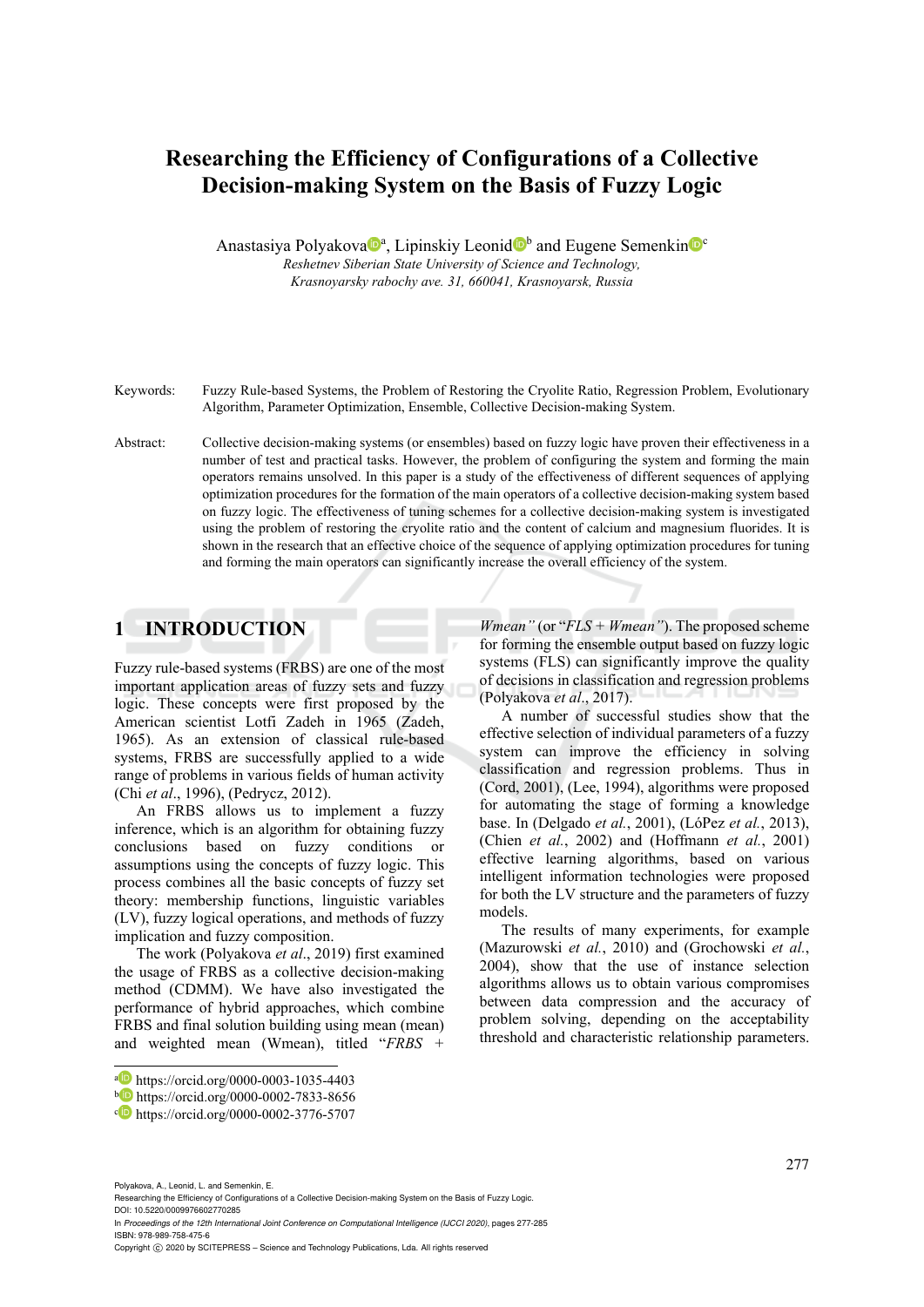In some cases, it is possible to achieve higher compression and higher accuracy than the algorithm for selecting an individual instance (Millán-Giraldo *et al.*, 2013).

Despite the high accuracy of "*FRBS + Wmean*", the practical implementation of the approach is complicated by a large number of hyper-parameters and ways for their tuning. When solving hard data analysis problems, it is important not only to choose effective parameter values, but also to use appropriate order of their adjustment.

This paper provides a study of the influence of the order of the application of the FRBS design stages on the accuracy of solving a problem.

We have chosen the problem of identifying the cryolite ratio (CR) as a benchmark data analysis problem (Yurkov *et al.,* 2002), (Jinhong *et al.,* 2008). This problem is real-world industrial and is associated with a large number of uncontrolled and unmeasured factors. Thus, it can be considered hard and suitable for the purposes of our research.

The explanatory factors do not always fully represent the resulting variable and are not always measured accurately enough. At the same time, in order to predict the cryolite ratio, metallurgical industry experts have developed a specialized model that takes into account technological and chemical dependencies between explanatory factors and the resulting variable.

The study shows that the appropriate choice of system parameters and of the order of their formation allow designing effective systems of an ensemble inference and improving industrial models obtained by industry specialists.

The following sections describe in detail the proposed approach, experimental results, conclusions and future plans.

#### **2 PREDICTIVE MODELLING**

### **2.1 Collective Decision-Making System based on Fuzzy Logic "***FRBS + Wmean"*

The general scheme of the fuzzy logic based system for ensemble decision making "*FRBS+Wmean*" is presented in Figure 1.



Figure 1: The general scheme for ensemble inference using "*FRBS+Wmean*".

"*FRBS + Wmean*" is formed in a way to effectively combine algorithms (so called "agents") into an ensemble. The FRBS makes a decision on the choice of a classifier or regression algorithm based on the distance of the test object to the objects of the training sample and on the success of the classifier at the nearest object.

The original sample is divided into 3 parts: training, test and validation. Agents are trained independently using the training set. We use the test set for estimating the effectiveness of agent training and training the fuzzy rule base in FRBS. Finally, the validation set is used for the assessment of the efficiency of the whole system.

The FRBS uses the following three input and one output linguistic variables:

1. Distance: the distance of the test sample object to the nearest point from the training set.

2. Error: the difference between the output of the model (agent) on the test sample and at the nearest point of the training set (agent error on the sample object).

3. Weight\_agent: agent's weight that is calculated based on agent errors on the training set.

4. Confidence: the degree of confidence in the agent, which is calculated using a fuzzy inference procedure, taking into account 3 inputs.

The output of the FRBS for each sample object from the test set is the degree of confidence in the agent. Fuzzy inference of the degree of confidence is evaluated for each agent. One or more agents with the highest confidence are selected.

The reference set is a subset of the training set (nPoints of instances from the training set without taking into account the value of their output) (Polyakova *et al.,* 2019). In an ensemble output using a fuzzy logic system for a point from the test set, one (in the case of nPoints  $= 1$ ) or several nearest points (in the case of nPoints $> 1$ ) is determined not from the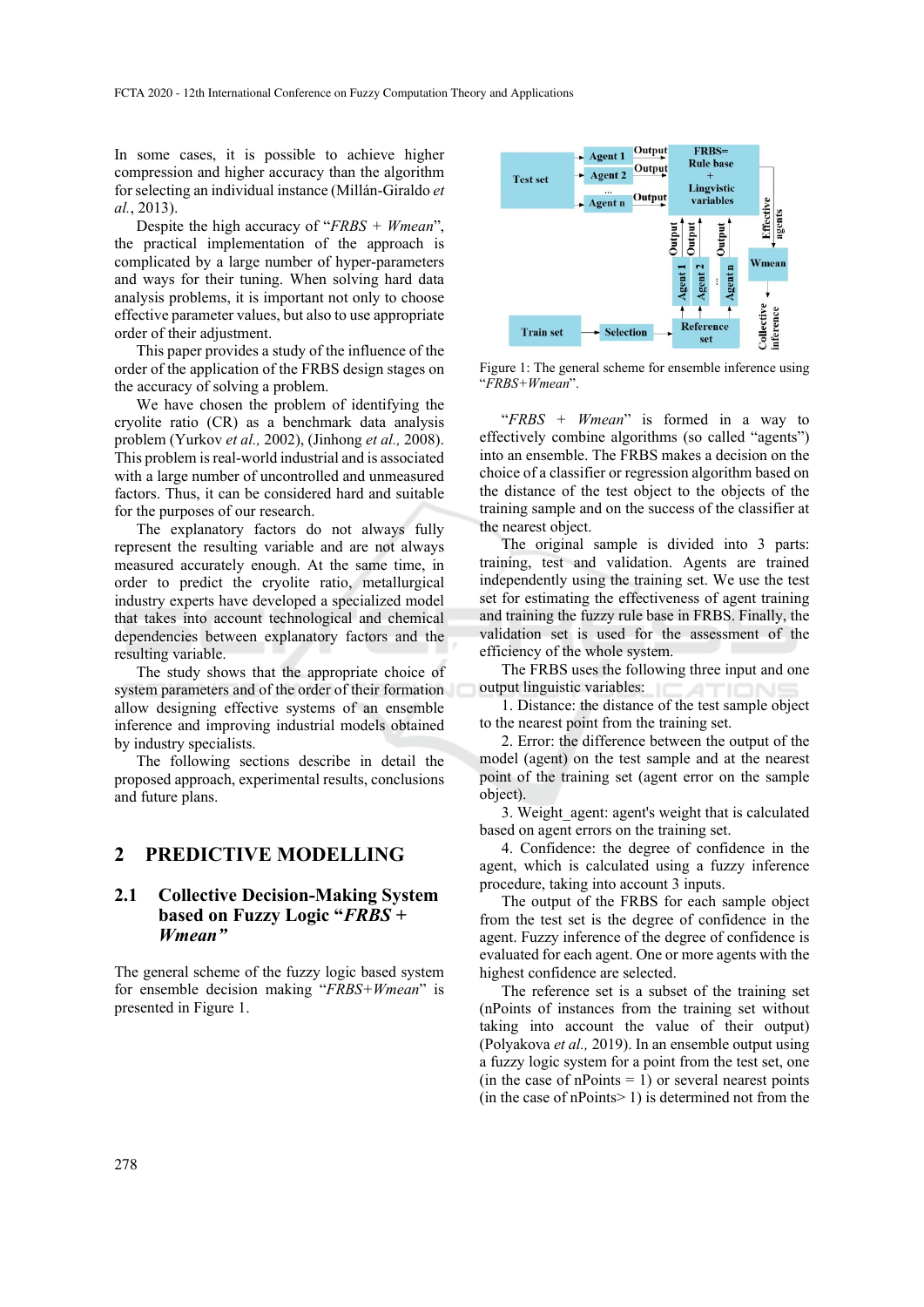training set, but from the reference one. Depending on how close this point is to an object from the test set and how well the algorithm copes with it, the agent's confidence in this test point is determined.

One or more decision-making agents are selected for each point of the test set using FRBS. If there are several agents, then the final decision is made by averaging.

### **2.2 About of Designing a "***FRBS + Wmean"*

A distinctive feature of FLS is that the model is built on the principle of a "white box". FLS allow you to coordinate and combine the experience of experts, and are also able to model nonlinear functional dependencies of arbitrary complexity. Therefore, the use of "*FRBS+Wmean*" as a method of collective decision-making in this work will significantly improve the quality of decisions made, as well as their interpretability.

The effectiveness of the formation of a fuzzy system for ensemble output depends not only on the composition of the ensemble and the examples on the basis of which each agent is trained, but also on the type of intra-collective communication (collective inference, selection of agents into the ensemble, and distribution of resources between agents). Each of the design stages of "*FRBS + Wmean"* requires tuning and optimization of the corresponding parameters.

For effective options for forming ensembles, each stage requires the use of powerful and universal adaptive-type optimization procedures. For this, the use of adaptive stochastic algorithms for solving global optimization problems of algorithmically defined functions of mixed variables, in particular, evolutionary algorithms (EA), is proposed. An EA allows you to automatically select a configuration and configure the parameters of collective decisionmaking models based on fuzzy logic.

In this work, rule base is formed via two stages (Polyakova *et al.*, 2019). At the first stage, a population of different rule bases (RB1) is formed using a genetic algorithm. The most effective rule bases are selected and merged into a single RB1 base. At the second stage, effective rules are selected from RB1 in order to form the most accurate base with the minimum number of rules using the two-criteria Nondominated Sorting Genetic Algorithm NSGA-II. The resulting base is RB2.

When selecting a final set of fuzzy rules, the following criteria are used accuracy, expressed by the mean squared error of the rules (MSE) for the

regression problem, and complexity, evaluated as the number of selected rules.

An example of the resulting RB2 Rule Base is:

1) IF error - high THEN confidence – low;

2) IF error - medium AND distance – close

AND weight  $agent - high THEN confidence - high;$ 3) IF error - medium AND distance – medium

THEN confidence – medium; 4) IF error - low AND distance – close AND

weight agent - high THEN confidence – high;

5) IF error - low AND distance – close AND weight agent - low THEN confidence – medium;

6) IF error - low AND distance – medium AND weight agent - high THEN confidence – high;

7) IF distance – far THEN confidence – low. For optimizing the parameters of the membership functions LV (Distance, Error, Weigh agent, nAgent, nPoints) the differential evolution (DE) algorithm is applied (Polyakova *et al*., 2019). The membership function is triangular.

As an evolutionary procedure for the automated selection of the training set samples to the reference set (NP), a genetic algorithm of unconstrained singleobjective optimization with a special encoding scheme is used.

For the automated formation of an ensample (Ag), the NSGA-II algorithm is proposed. This algorithm is able to automate the formation of the composition of the ensemble, thereby saving computing resources (by minimizing the number of agents), and to solve the assigned problems efficiently (by increasing the ability to generalize the result).

In this paper, we consider the dependence of the quality of the problem solution on the sequence of the following design and optimization stages of *"FRBS + Wmean"*: formation of the ensemble formation (Ag), selection of the reference set (NP), formation of the rule base (generation (RB1) and selection of rules (RB2)), the formation of linguistic variables (LV) (Polyakova *et al.*, 2019).

### **2.3 Forming of the Ensemble Composition for "***FRBS+Wmean"*

Generally, most problems of technological production have their own specifics. When solving them, specialized mathematical models are often used. However, each such model is intended only for solving a specific type of problem and is not applicable (or "not replicated") to others. The use of such models often does not provide the desired efficiency, but they can carry some additional and important information.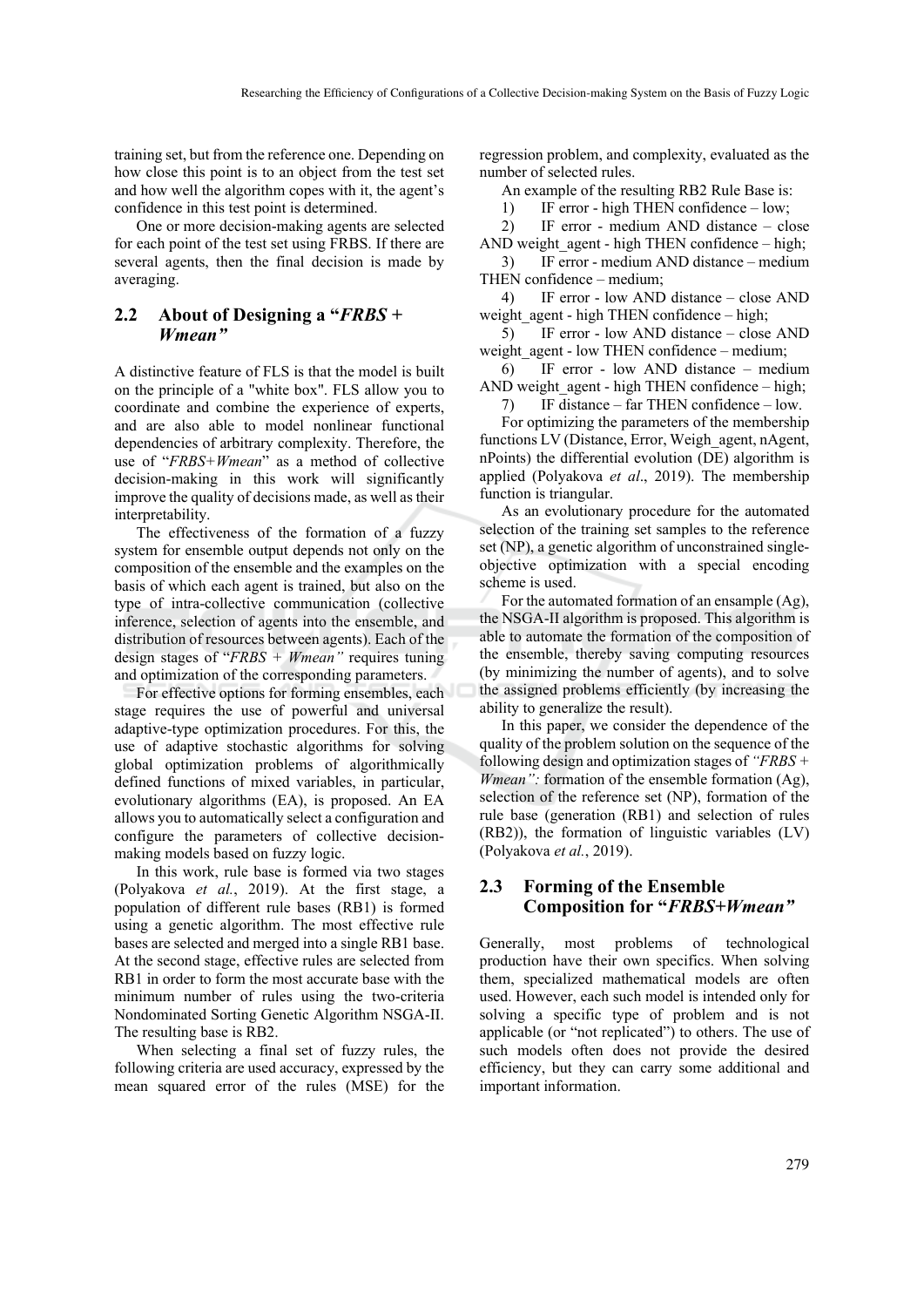When using a CDMM, the effectiveness depends on the set of relevant agents and their diversity. From the substantive point of view, in the CDMM each agent should improve or at least not worsen the value of its utility function, or the system as a whole should improve the quality of solving the general problem. In accordance with this, it is necessary to include such mathematical models as an agent in the ensemble.

In this paper, to solve the problem of modelling the technological process of metallurgical production (restoration of the cryolite ratio), it is proposed to study the following two schemes:

1) Agent training is based on the available data set for solving the CR recovery problem. A comparative analysis of the effectiveness of an ensemble based on fuzzy logic *FRBS + Wmean* and a model available in aluminium production is performed.

2) The training of agents is performed using the same inputs as in Scheme 1, but the model from production is included in the ensemble.

Accordingly, it is additionally proposed to investigate the situation (Scheme 3) when agents are trained on the basis of the available data set for solving the problem of restoring the cryolite ratio and on the basis of the model's output from production, i.e. the model output is also the agent input. The model from production is also part of the ensemble as a separate agent.

## **3 DATABASE DESCRIPTION**

The electrolyte composition is determined by the values of three parameters - the cryolite ratio and the content of calcium and magnesium fluorides.

The electrolyte composition is adjusted based on the selection of the optimal CR: the ratio of aluminium fluoride to sodium fluoride (NaF / AlF3). The complexity of the problem facing analysts is that the CR is not a measurable quantity, but is calculated from the measured amounts of fluorides of sodium, aluminium, calcium, magnesium and lithium. The analysis of crystallized samples taken from the baths is performed by chemical or X-ray diffractometric methods in laboratory conditions after sampling (Zaloga *et al*., 2016), (Chen *et al.,* 2017).

The disadvantage of diffractometric method for determining the CR is that the selection of samples of the electrolyte for analysis of its chemical composition is usually carried out once every three days, which is insufficient from the point of view of the efficiency of control, since the value of the cryolite ratio can vary significantly over several hours. In this regard, the electrolyzer for a long time

works with the deviation of the parameters from the set values, which entails a decrease in the performance indicators of his work (Wade *et al.,* 2016).

In this paper, the problem was set to simulate the process of determining the cryolite ratio to forecast the values of the indicator at the moments when it is impossible to take readings from the equipment directly (true values).

Data was provided by an aluminium smelter. In the problem of predicting the cryolite ratio, we used a feature space with nine features and 2193 measurements.

The accuracy of each agent in the training sample is calculated on the basis of the efficiency criterion -

Concordance Correlation Coefficient (CCC)<sup> $\rho_c$ </sup> (1):

$$
\rho_c = \frac{2\rho\sigma_x\sigma_y}{\sigma_x^2 + \sigma_y^2 + (\mu_x - \mu_y)^2}
$$
 (1)

where  $\mu_x$  and  $\mu_y$  are average values of two

variables,  $\sigma_x^2$  and  $\sigma_y^2$  $\sigma_y$  are dispersions.  $\rho$  is the correlation coefficient between two variables.

The CCC shows the degree of agreement between the studied variables. The concordance coefficient takes a value in the range from 0 to 1:

- if there is no correlation between the studied variables, it is equal to 0;

- a coefficient equal to 1 denotes full agreement of the studied variables.

This coefficient was chosen as a criterion of efficiency in order to conduct a comparative analysis of efficiency with other scientific papers in which the task of predicting indicators of technological production for aluminium was solved.

### **4 EXPERIMENTS AND RESULTS**

To solve the CR recovery problem, a comparative analysis of the effectiveness of the three proposed schemes for an ensemble based on FRBS with a model available in aluminium production is performed:

- agents are trained based on the available data set to solve the problem of CR recovery;

- agents are trained using the same inputs as in scheme 1, but the model from production is included in the ensemble;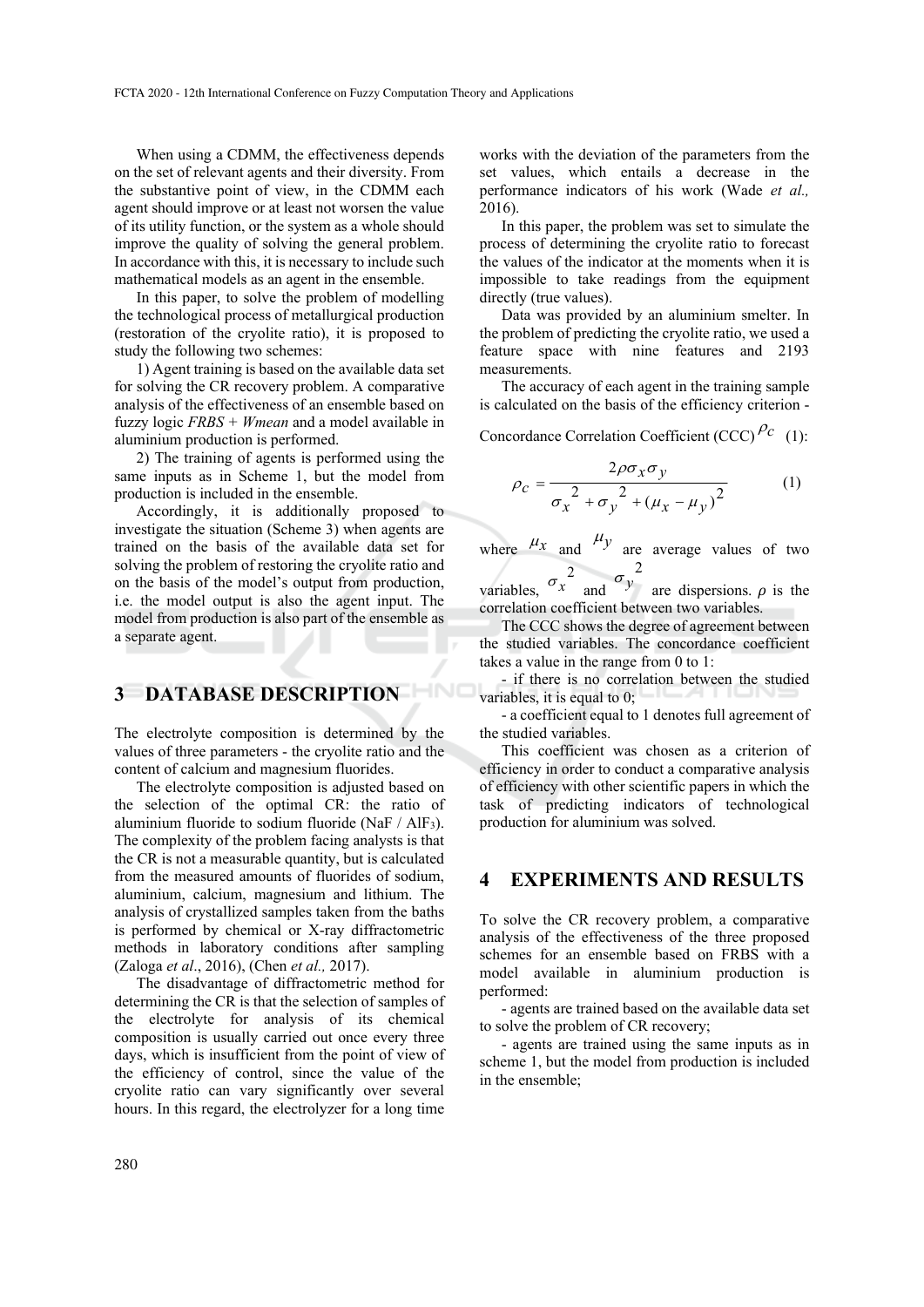- the model from production is also part of the ensemble as a separate agent. However, additional training for agents is based on the model's exit from production.

To configure the FRBS, it is necessary to solve the problem of setting parameters for each design phase of "*FRBS + Wmean"* separately. Accordingly, the problem arises of choosing effective options for the ensemble. These require the use of powerful and universal adaptive-type optimization procedures.

For each stage of "*FRBS + Wmean"*, the corresponding optimization procedures were launched with the following resources:

- 100 individuals, 100 generations;

 $-$  FRBS parameters: nPoints = 1, nAgent = varies from 1 to 5.

The initial sample was divided into three parts: learning comprises 60% of the total number of points, validation - 25%, and testing - 15%.

The criterion of efficiency is the concordance correlation coefficient (Pvalid is the accuracy on the test sample, and Ptest is the control);

The following algorithms presented in the Scikitlearn library (Python) were selected as methods in the

ensemble: the ensemble of decision trees using gradient boosting (GBR); algorithm of k-nearest neighbours for the regression problem (KNR); linear regression, which is based on the metric L1 (LLasso); linear regression, which is constructed by the method of least squares (LR); ridge linear regression, which is based on the L2 metric (LRidge); artificial neural network (multilayer perceptron) (MLP), network structure: 200x100x50x20 neurons on the corresponding layers, sigmoidal activation function; the ensemble of decision trees by the method of "random forest" (RFR), the number of trees in the ensemble: 10, 50, the depth of the tree: 18, the number of signs used by one tree: 100; the Support Vector Regression (SVR) method.

Table 1 presents a study of the effectiveness of FRBS based on Scheme 1 depending on different sequences of the following optimization stages: formation of the ensemble formation (Ag), selection of the reference set (NP), generation (RB1) and selection of rules (RB2), formation of linguistic variables (Linguistic variables, LV).

|                                                                  |                 | <b>Optimization stage</b> |              |                |              |                     |       |                        |       |                     |              |
|------------------------------------------------------------------|-----------------|---------------------------|--------------|----------------|--------------|---------------------|-------|------------------------|-------|---------------------|--------------|
| Scheme No1                                                       |                 | $\mathbf{1}$              |              | $\overline{2}$ |              | 3                   |       | $\boldsymbol{\Lambda}$ |       | 5                   |              |
|                                                                  |                 | <b>Pvalid</b>             | <b>Ptest</b> | Pvalid         | <b>Ptest</b> | <b>Pvalid</b> Ptest |       | <b>Pvalid</b>          |       | <b>Ptest Pyalid</b> | <b>Ptest</b> |
|                                                                  | Best agent      | 0.533                     | 0.508        | 0.533          | 0.508        | 0.533               | 0.508 | 0.533                  | 0.508 | 0.533               | 0.508        |
|                                                                  | Worst agent     | 0.348                     | 0.339        | 0.348          | 0.339        | 0.348               | 0.339 | 0.348                  | 0.339 | 0.348               | 0.339        |
| <b>Stages of formation</b><br>and optimization of<br><b>FRBS</b> | Medium<br>Agent | 0.477                     | 0.459        | 0.477          | 0.459        | 0.477               | 0.459 | 0.477                  | 0.459 | 0.477               | 0.459        |
|                                                                  | Mean            | 0.501                     | 0.481        | 0.501          | 0.481        | 0.501               | 0.481 | 0.501                  | 0.481 | 0.501               | 0.481        |
|                                                                  | Wmean           | 0.500                     | 0.482        | 0.500          | 0.482        | 0.500               | 0.482 | 0.500                  | 0.482 | 0.500               | 0.482        |
| RB1, RB2, LV, Ag, NP                                             |                 | 0.531                     | 0.441        | 0.531          | 0.441        | 0.549               | 0.434 | 0.528                  | 0.481 | 0.548               | 0.483        |
| Ag, RB1, RB2, LV, NP                                             |                 | 0.528                     | 0.481        | 0.546          | 0.490        | 0.546               | 0.490 | 0.547                  | 0.490 | 0.546               | 0.481        |
| Ag, NP, RB1, RB2, LV                                             |                 | 0.528                     | 0.481        | 0.547          | 0.484        | 0.528               | 0.481 | 0.528                  | 0.481 | 0.528               | 0.481        |
| RB1, RB2, LV, NP, Ag                                             |                 | 0.542                     | 0.465        | 0.542          | 0.465        | 0.549               | 0.472 | 0.549                  | 0.472 | 0.528               | 0.481        |
| NP, RB1, RB2, LV, Ag                                             |                 | 0.554                     | 0.499        | 0.555          | 0.497        | 0.555               | 0.497 | 0.559                  | 0.491 | 0.528               | 0.481        |
| NP, Ag, RB1, RB2, LV                                             | $+Wmean$        | 0.540                     | 0.471        | 0.528          | 0.481        | 0.541               | 0.485 | 0.541                  | 0.485 | 0.541               | 0.485        |
| LV, RB1, RB2, Ag, NP                                             |                 | 0.541                     | 0.464        | 0.541          | 0.464        | 0.541               | 0.464 | 0.528                  | 0.481 | 0.545               | 0.489        |
| Ag, LV, RB1, RB2, NP                                             |                 | 0.528                     | 0.481        | 0.541          | 0.487        | 0.544               | 0.483 | 0.544                  | 0.483 | 0.550               | 0.483        |
| Ag, NP, LV, RB1, RB2                                             |                 | 0.528                     | 0.481        | 0.546          | 0.491        | 0.548               | 0.491 | 0.548                  | 0.491 | 0.548               | 0.491        |
| LV, RB1, RB2, NP, Ag                                             |                 | 0.521                     | 0.505        | 0.540          | 0.521        | 0.540               | 0.521 | 0.540                  | 0.521 | 0.540               | 0.521        |
| NP, LV, RB1, RB2, Ag                                             |                 | 0.556                     | 0.489        | 0.556          | 0.489        | 0.556               | 0.489 | 0.556                  | 0.489 | 0.556               | 0.489        |
| NP, Ag, LV, RB1, RB2                                             |                 | 0.559                     | 0.480        | 0.528          | 0.481        | 0.544               | 0.497 | 0.545                  | 0.481 | 0.545               | 0.481        |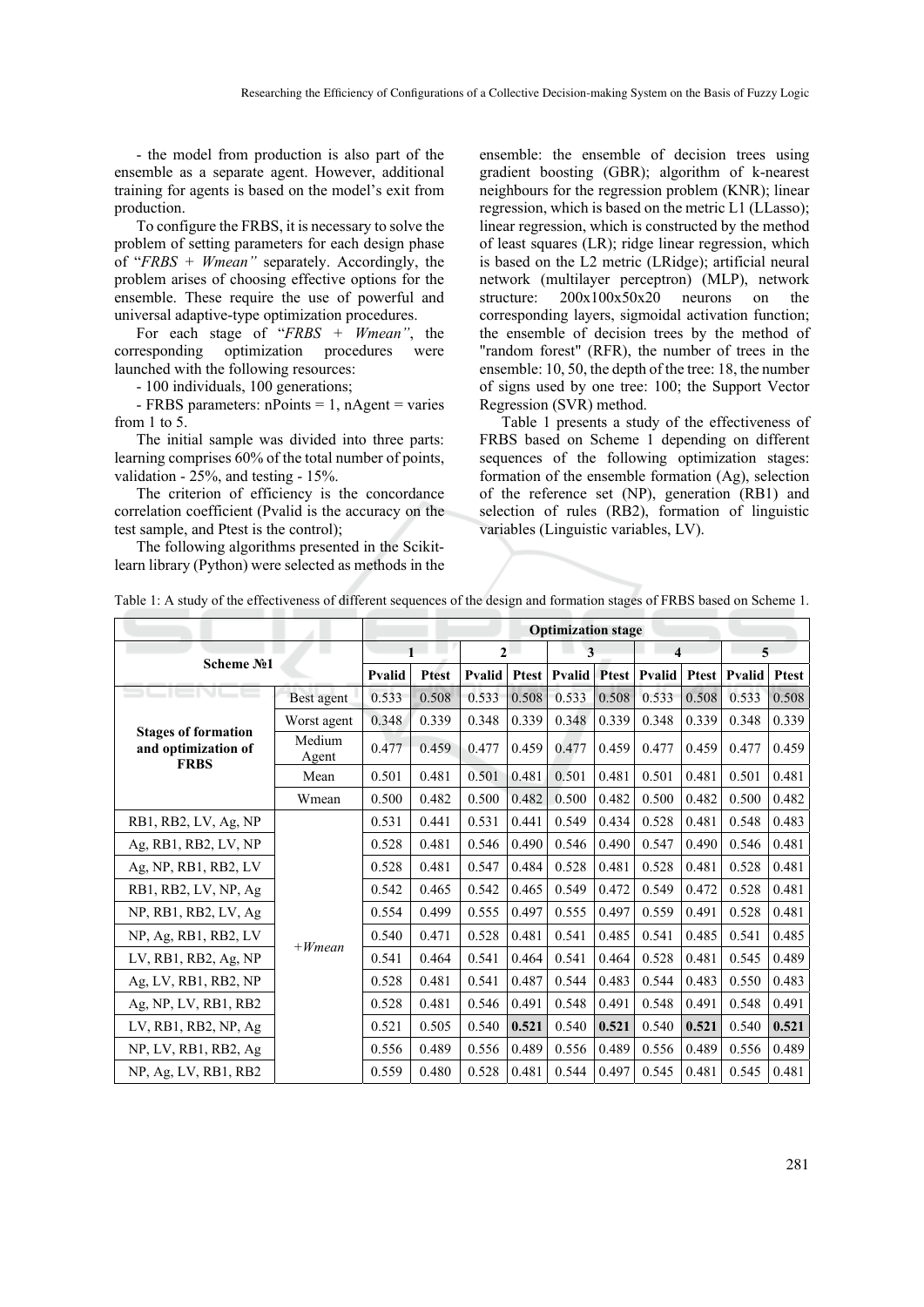The combination of tuning procedures and the automated formation of FRBS does not significantly improve the results compared with the effectiveness of the best agent. The maximum accuracy can be achieved only with one sequence of tuning procedures: "LV, RB1, RB2, NP, Ag".

Using the sequence of steps "NP, LV, RB1, RB2, Ag", it can be seen that the application of each subsequent stage of design and optimization of FRBS does not improve efficiency, but at the same time does not impair it. In all other cases, the use of various such sequences can increase the efficiency in comparison with when the optimization procedure is applied only at the first stage. Table 2 presents the results of a study of the effectiveness of the application of Scheme 2 in the design of FRBS.

The greatest value of the performance criterion is achieved with the sequence of stages: "RB1, RB2, LV, Ag, NP". However, as with the combination "LV, RB1, RB2, NP, Ag" in Scheme 1, the efficiency of solving the problem is higher in comparison with

the best agent. Other combinations give even better results.

The efficiency of the model available in production for solving the problem of modelling the technological process of metallurgical production, namely the recovery of CR is 54% in the control sample and 50% in the test sample. The maximum efficiency obtained on the basis of FRBS in Scheme 2 is 67.6% for the test sample and 59.8% for the control one, which is a significant increase in the accuracy of solving the problem.

Consistent application of the design and optimization stages of FRBS also improves the efficiency from stage to stage.

Research is also conducted in a situation (Scheme 3), whereby agents are trained on the basis of the available data set for solving the problem of CR recovery and on the basis of the model's output from production, i.e. the model output is also the agent input. Additionally, the model from production is part of the ensemble as a separate agent.

Table 2: A study of the effectiveness of different sequences of the design and formation stages of FRBS based on Scheme 2.

|                            | <b>Optimization stage</b> |        |              |                |              |                     |       |               |              |               |              |
|----------------------------|---------------------------|--------|--------------|----------------|--------------|---------------------|-------|---------------|--------------|---------------|--------------|
| Scheme No <sub>2</sub>     |                           |        |              | $\overline{2}$ |              | 3                   |       | 4             |              |               | 5            |
|                            |                           | Pvalid | <b>Ptest</b> | Pvalid         | <b>Ptest</b> | <b>Pvalid</b> Ptest |       | <b>Pvalid</b> | <b>Ptest</b> | <b>Pvalid</b> | <b>Ptest</b> |
|                            | Best agent                | 0.546  | 0.509        | 0.546          | 0.509        | 0.546               | 0.509 | 0.546         | 0.509        | 0.546         | 0.509        |
| <b>Stages of formation</b> | Worst agent               | 0.348  | 0.339        | 0.348          | 0.339        | 0.348               | 0.339 | 0.348         | 0.339        | 0.348         | 0.339        |
| and optimization of        | Medium Agent              | 0.485  | 0.464        | 0.485          | 0.464        | 0.485               | 0.464 | 0.485         | 0.464        | 0.485         | 0.464        |
| <b>FRBS</b>                | Mean                      | 0.552  | 0.525        | 0.552          | 0.525        | 0.552               | 0.525 | 0.552         | 0.525        | 0.552         | 0.525        |
|                            | Wmean                     | 0.545  | 0.522        | 0.545          | 0.522        | 0.545               | 0.522 | 0.545         | 0.522        | 0.545         | 0.522        |
| RB1, RB2, LV, Ag, NP       |                           | 0.641  | 0.584        | 0.641          | 0.584        | 0.676               | 0.598 | 0.676         | 0.598        | 0.676         | 0.598        |
| Ag, RB1, RB2, LV, NP       |                           | 0.587  | 0.560        | 0.587          | 0.560        | 0.587               | 0.560 | 0.587         | 0.560        | 0.587         | 0.560        |
| Ag, NP, RB1, RB2, LV       |                           | 0.587  | 0.530        | 0.606          | 0.484        | 0.623               | 0.499 | 0.623         | 0.499        | 0.623         | 0.499        |
| RB1, RB2, LV, NP, Ag       |                           | 0.697  | 0.585        | 0.697          | 0.585        | 0.697               | 0.585 | 0.697         | 0.585        | 0.697         | 0.585        |
| NP, RB1, RB2, LV, Ag       |                           | 0.672  | 0.506        | 0.672          | 0.506        | 0.672               | 0.506 | 0.689         | 0.510        | 0.689         | 0.510        |
| NP, Ag, RB1, RB2, LV       |                           | 0.632  | 0.520        | 0.587          | 0.530        | 0.617               | 0.492 | 0.617         | 0.492        | 0.611         | 0.484        |
| LV, RB1, RB2, Ag, NP       | $+ W$ <i>mean</i>         | 0.612  | 0.580        | 0.663          | 0.521        | 0.663               | 0.521 | 0.587         | 0.530        | 0.587         | 0.530        |
| Ag, LV, RB1, RB2, NP       |                           | 0.587  | 0.530        | 0.587          | 0.530        | 0.587               | 0.530 | 0.587         | 0.530        | 0.587         | 0.530        |
| Ag, NP, LV, RB1, RB2       |                           | 0.587  | 0.530        | 0.587          | 0.530        | 0.587               | 0.530 | 0.587         | 0.530        | 0.587         | 0.530        |
| LV, RB1, RB2, NP, Ag       |                           | 0.640  | 0.490        | 0.632          | 0.531        | 0.632               | 0.531 | 0.664         | 0.523        | 0.587         | 0.530        |
| NP, LV, RB1, RB2, Ag       |                           | 0.642  | 0.467        | 0.631          | 0.478        | 0.631               | 0.478 | 0.631         | 0.478        | 0.587         | 0.530        |
| NP, Ag, LV, RB1, RB2       |                           | 0.669  | 0.509        | 0.587          | 0.530        | 0.587               | 0.530 | 0.587         | 0.530        | 0.587         | 0.530        |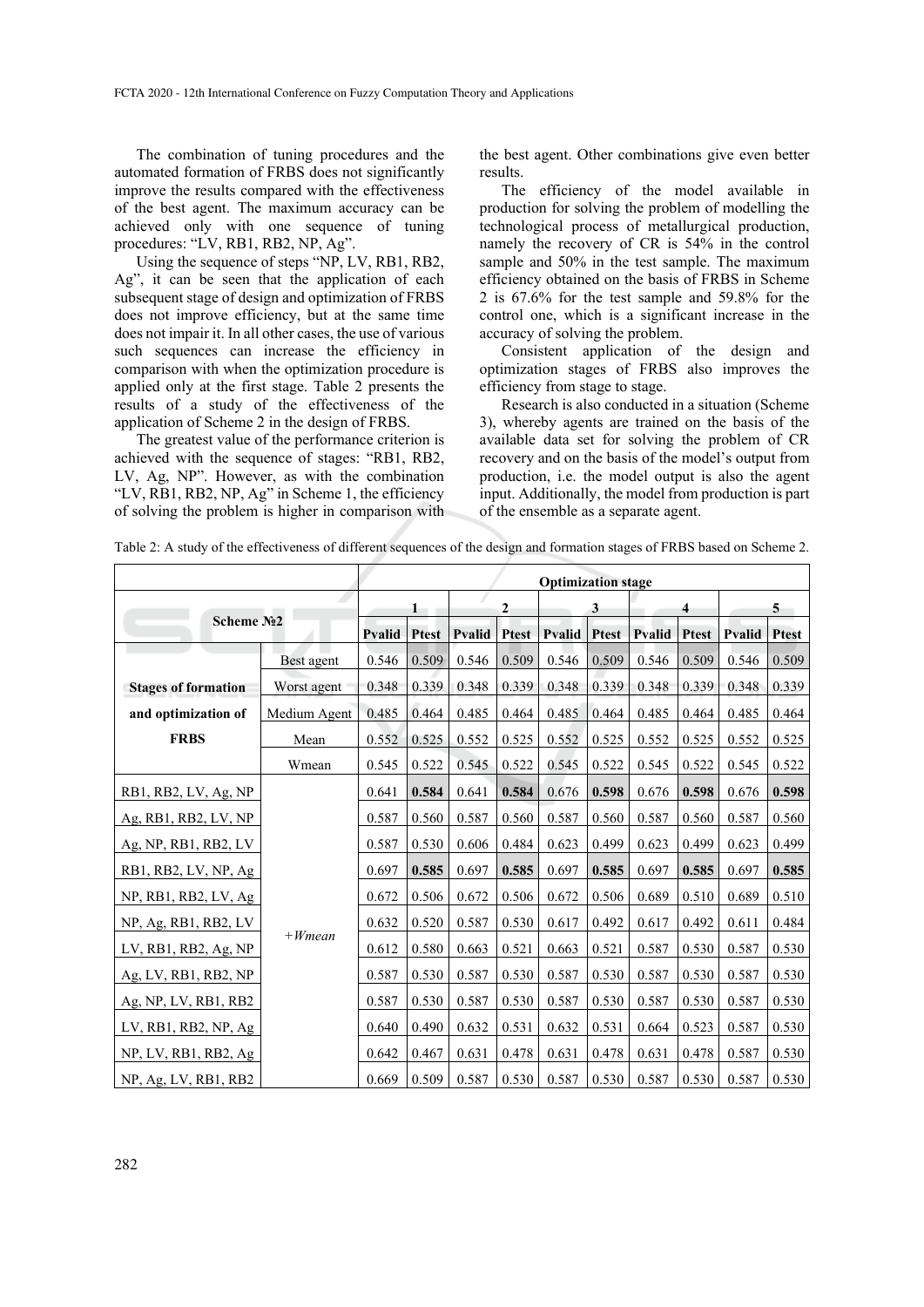Table 3 presents a study of the effectiveness of incorporating the recovery model of CR from production into the ensemble and as an input to FRBS (according to scheme No. 3) with a different sequence of stages of design and optimization of FRBS.

Based on the results obtained, it can be concluded that the sequence of stages of design and optimization of FRBS is important, since it can significantly increase the accuracy of the ensemble output as a whole.

Furthermore, as in the previous two schemes, the sequence of steps "LV, RB1, RB2, NP, Ag" allows you to increase the efficiency of solving the problem and get a better solution than the best of the agents.

It is also worth noting that in the sequence of steps "LV, RB1, RB2, Ag, NP", when designing FRBS

with a combination of mean output, each subsequent step in designing FRBS does not improve the solution. In addition, with a combination of the sequences of steps "RB1, RB2, LV, Ag, NP" with Wmean, each subsequent step increases the effectiveness of FRBS.

The maximum value of the effectiveness of the solution to the CR recovery problem obtained on the basis of three schemes is 68.6% for the control sample and 61.5% for the test sample.

In general, according to the results of the three cases, it can be noted that schemes are more effective than others if the fuzzy decision-making system is set up before the remaining operators: the choice of agents and the choice of the reference set.

| Scheme No3                 |                   | <b>Optimization stage</b> |              |        |                |        |              |        |                         |              |                         |  |
|----------------------------|-------------------|---------------------------|--------------|--------|----------------|--------|--------------|--------|-------------------------|--------------|-------------------------|--|
|                            |                   | $\mathbf{1}$              |              |        | $\overline{2}$ |        | 3            |        | $\overline{\mathbf{4}}$ |              | $\overline{\mathbf{5}}$ |  |
|                            |                   | <b>Pvalid</b>             | <b>Ptest</b> | Pvalid | <b>Ptest</b>   | Pvalid | <b>Ptest</b> | Pvalid |                         | Ptest Pvalid | <b>Ptest</b>            |  |
| <b>Stages of formation</b> | Best agent        | 0.687                     | 0.577        | 0.687  | 0.577          | 0.687  | 0.577        | 0.687  | 0.577                   | 0.687        | 0.577                   |  |
| and optimization of        | Worst agent       | 0.298                     | 0.340        | 0.298  | 0.340          | 0.298  | 0.340        | 0.298  | 0.340                   | 0.298        | 0.340                   |  |
| <b>FRBS</b>                | Medium Agent      | 0.579                     | 0.517        | 0.579  | 0.517          | 0.579  | 0.517        | 0.579  | 0.517                   | 0.579        | 0.517                   |  |
| RB1, RB2, LV, Ag, NP       | $+mean$           | 0.652                     | 0.560        | 0.652  | 0.560          | 0.695  | 0.571        | 0.667  | 0.572                   | 0.692        | 0.575                   |  |
|                            | $+Wmean$          | 0.671                     | 0.557        | 0.671  | 0.557          | 0.656  | 0.564        | 0.667  | 0.572                   | 0.690        | 0.574                   |  |
| Ag, RB1, RB2, LV, NP       | $+mean$           | 0.667                     | 0.572        | 0.688  | 0.577          | 0.680  | 0.577        | 0.692  | 0.570                   | 0.692        | 0.570                   |  |
|                            | $+ W$ <i>mean</i> | 0.667                     | 0.572        | 0.688  | 0.572          | 0.688  | 0.572        | 0.687  | 0.570                   | 0.687        | 0.570                   |  |
| Ag, NP, RB1, RB2, LV       | $+mean$           | 0.663                     | 0.559        | 0.692  | 0.563          | 0.692  | 0.563        | 0.692  | 0.563                   | 0.693        | 0.563                   |  |
|                            | $+Wmean$          | 0.667                     | 0.572        | 0.692  | 0.570          | 0.693  | 0.570        | 0.693  | 0.570                   | 0.693        | 0.570                   |  |
| RB1, RB2, LV, NP, Ag       | $+mean$           | 0.695                     | 0.597        | 0.695  | 0.597          | 0.695  | 0.597        | 0.695  | 0.597                   | 0.695        | 0.597                   |  |
|                            | $+Wmean$          | 0.673                     | 0.591        | 0.673  | 0.591          | 0.673  | 0.591        | 0.673  | 0.591                   | 0.673        | 0.591                   |  |
| NP, RB1, RB2, LV, Ag       | $+mean$           | 0.716                     | 0.544        | 0.711  | 0.552          | 0.714  | 0.552        | 0.586  | 0.599                   | 0.586        | 0.599                   |  |
|                            | $+Wmean$          | 0.704                     | 0.560        | 0.704  | 0.551          | 0.704  | 0.551        | 0.704  | 0.555                   | 0.667        | 0.572                   |  |
| NP, Ag, RB1, RB2, LV       | $+mean$           | 0.718                     | 0.522        | 0.667  | 0.572          | 0.689  | 0.577        | 0.689  | 0.577                   | 0.684        | 0.572                   |  |
|                            | $+Wmean$          | 0.721                     | 0.592        | 0.721  | 0.592          | 0.721  | 0.592        | 0.721  | 0.592                   | 0.721        | 0.592                   |  |
| LV, RB1, RB2, Ag, NP       | $+mean$           | 0.720                     | 0.603        | 0.720  | 0.603          | 0.720  | 0.603        | 0.720  | 0.603                   | 0.720        | 0.603                   |  |
|                            | $+Wmean$          | 0.724                     | 0.591        | 0.724  | 0.591          | 0.724  | 0.591        | 0.724  | 0.591                   | 0.724        | 0.591                   |  |
| Ag, LV, RB1, RB2, NP       | $+mean$           | 0.667                     | 0.572        | 0.667  | 0.572          | 0.667  | 0.572        | 0.667  | 0.572                   | 0.667        | 0.572                   |  |
|                            | $+ W$ <i>mean</i> | 0.667                     | 0.572        | 0.692  | 0.578          | 0.693  | 0.573        | 0.693  | 0.573                   | 0.687        | 0.571                   |  |
| Ag, NP, LV, RB1, RB2       | $+mean$           | 0.667                     | 0.572        | 0.691  | 0.565          | 0.693  | 0.572        | 0.689  | 0.571                   | 0.689        | 0.571                   |  |
|                            | $+ W$ <i>mean</i> | 0.663                     | 0.559        | 0.694  | 0.558          | 0.694  | 0.563        | 0.694  | 0.564                   | 0.694        | 0.564                   |  |

Table 3: A study of the effectiveness of different sequences of the design and formation stages of FRBS based on Scheme 3.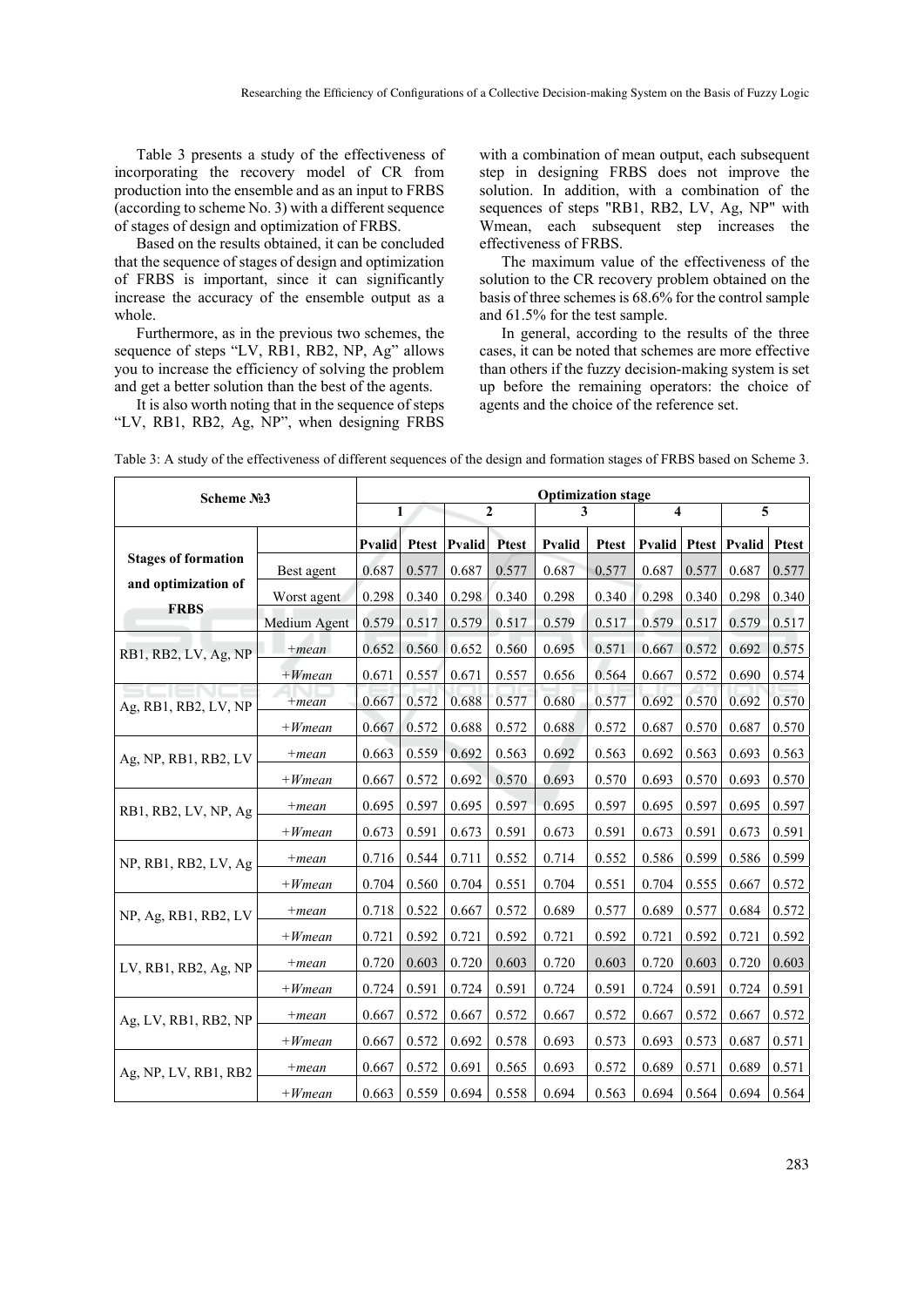| LV, RB1, RB2, NP, $Ag$  | $+mean$  | 0.694 | 0.564 | 0.691 | 0.562 | 0.691 | 0.562 |                   | $0.733$   $0.553$ | 0.667 | 0.572 |
|-------------------------|----------|-------|-------|-------|-------|-------|-------|-------------------|-------------------|-------|-------|
|                         | $+Wmean$ | 0.680 | 0.565 | 0.686 | 0.615 | 0.686 | 0.615 |                   | $0.686$   0.615   | 0.686 | 0.615 |
| NP, LV, RB1, RB2, Ag    | $+mean$  | 0.723 | 0.600 | 0.722 | 0.605 | 0.724 | 0.596 | 0.721             | 0.596             | 0.667 | 0.572 |
|                         | $+Wmean$ | 0.719 | 0.557 | 0.723 | 0.574 | 0.725 | 0.601 | 0.725             | 0.601             | 0.725 | 0.601 |
| $NP$ , Ag, LV, RB1, RB2 | $+mean$  | 0.723 | 0.606 | 0.667 | 0.572 | 0.681 | 0.555 |                   | $0.675$   0.580   | 0.675 | 0.580 |
|                         | $+Wmean$ | 0.711 | 0.543 | 0.682 | 0.612 | 0.682 | 0.612 | $0.682 \pm 0.612$ |                   | 0.682 | 0.612 |

Table 3: A study of the effectiveness of different sequences of the design and formation stages of FRBS based on Scheme 3 (cont.).

For example, in each of the three schemes, the sequence of steps "LV, RB1, RB2, NP, Ag" allows you to achieve a better efficiency than the best agent.

This effect can be explained by the fact that an efficiently tuned fuzzy system reduces the influence of "bad" agents and objects from the reference set by extracting useful solutions even from these objects. Also for configuring a fuzzy system, it is important to maintain diversity of agents and points of the reference set.

When using the reverse order of the stages, the execution of Ag and NP is performed using the starting rule base and linguistic variables that are not optimal for the given problem. The diversity of agents and reference points is reduced, which leads to limitations in tuning the rule base and linguistic variables. HND

### **5 CONCLUSION**

Thus, an ensemble output based on general machine learning methods allows you to achieve a result at the level of a model developed by industry experts. Moreover, the inclusion of such a model in the ensemble makes it possible to significantly increase the accuracy of the forecast. In addition, the inclusion of model data for training general machine learning models and the inclusion of the model in the ensemble makes it possible to further increase the accuracy of the forecast.

For the successful formation of a collective decision-making system based on fuzzy logic, the schemes where the system core is formed first — the fuzzy decision-making procedure according to the schemes "LV, RB1, RB2" or "RB1, RB2, LV" proved to be more effective, and then the reference set and set of agents are configured. In some cases, tuning the reference set and set of agents does not improve the performance of FRBS.

However, tuning the system kernel from scratch requires a lot of computing resources. The problem can be solved by researching and developing a pretrained universal core of the system. Adaptation of the kernel to a specific problem could reduce the amount of computations required to configure the whole system for a specific problem.

### **ACKNOWLEDGEMENTS**

The reported study was funded by Russian Foundation for Basic Research, Government of Krasnoyarsk Territory, Krasnoyarsk Regional Fund of Science, to the re-search project: 18-41-242011 «Multi-objective design of predictive models with compact interpretable strictures in epidemiology».

### **REFERENCES**

- Chen, X., Yang, J., Li, Z., Weiping, W. U., 2017. *U.S. Patent No. 9,611,151.* Washington, DC: U.S. Patent and Trademark Office.
- Chi, Z., Yan, H., & Pham, T., 1996. Fuzzy algorithms: with applications to image processing and pattern recognition, vol. 10, World Scientific.
- Chien, B. C., Lin, J. Y., Hong, T. P., 2002. Learning discriminant functions with fuzzy attributes for classification using genetic programming. *Expert Systems with Applications*, 23(1), pp. 31-37.
- Cord, O., 2001. Genetic fuzzy systems: evolutionary tuning and learning of fuzzy knowledge bases, vol. 19, World Scientific.
- Delgado, M. R., Von Zuben, F., Gomide, F., 2001. Hierarchical genetic fuzzy systems. *Information Sciences*, 136(1-4), pp. 29-52.
- Grochowski, M., Jankowski, N., 2004. Comparison of instance selection algorithms II. Results and comments. *In International Conference on Artificial Intelligence and Soft Computing*, pp. 580-585, Springer, Berlin, Heidelberg.